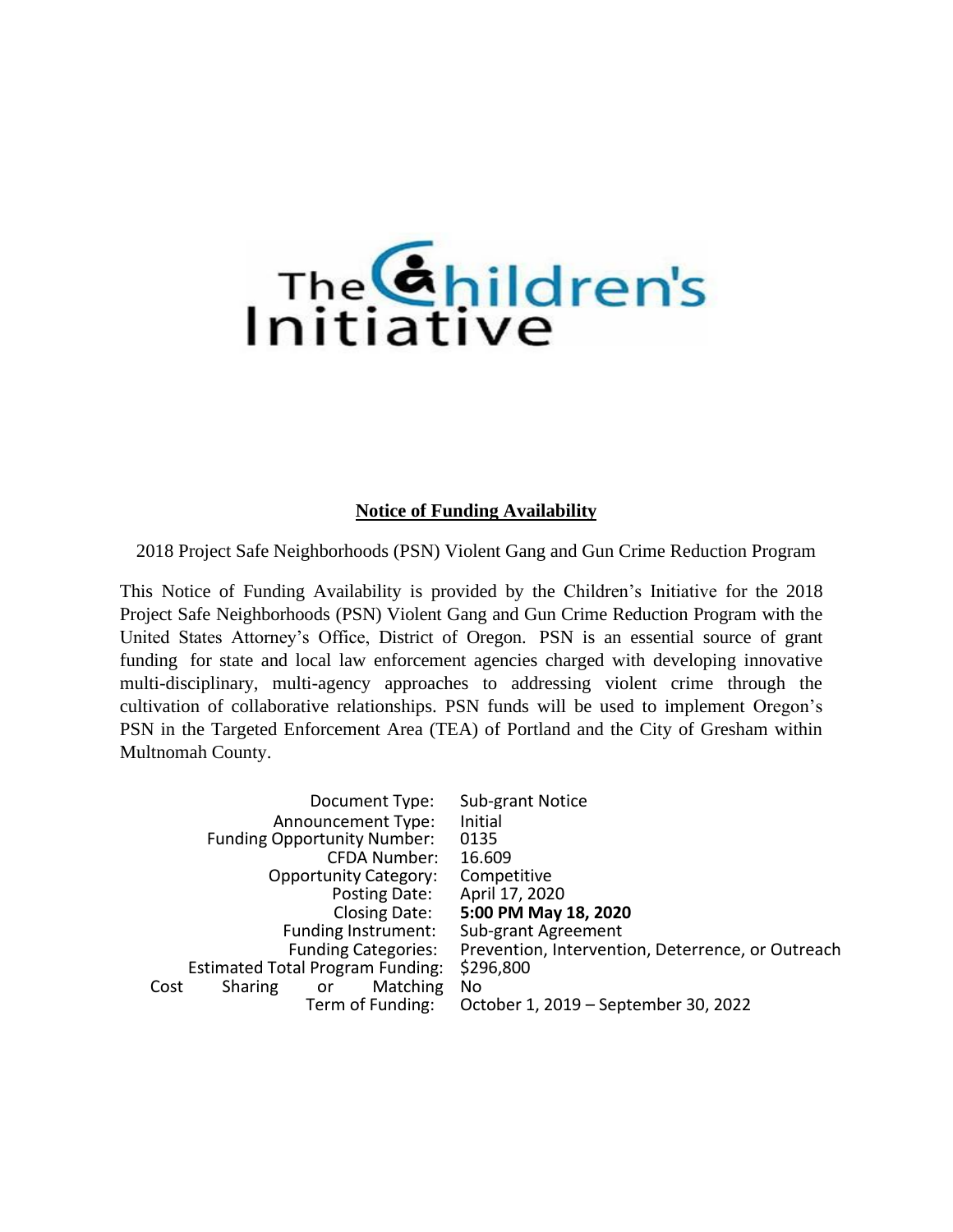Electronic copies of the NOFA and Application submittal forms can be obtained at <https://www.thechildrensinitiative.org/grants>

# **Description:**

The Project Safe Neighborhoods (PSN) Violent Gang and Gun Crime Reduction Program is administered by the U.S. Department of Justice (DOJ), Bureau of Justice Assistance (BJA), through the Children's Initiative in order to carry out the Portland Area Crime Gun Initiative (PAGI). The Children's Initiative is the assigned Fiscal Agent for the USAO District of Oregon for this PSN funding. As such, the Children's Initiative is responsible for providing coordinated and transparent management of various programmatic and all financial components of the award.

#### **Focused Program Areas:**

The Children's Initiative and the USAO District of Oregon have vetted purpose areas for the 2018 PSN application. Focused program purpose areas and mandates for the 2018 funding cycle have been limited to:

1. **Targeted prevention, intervention, deterrence, and/or outreach activities** for individuals at highest risk of being a victim or perpetrator in a shooting (including firearm violence victims) in the Targeted Enforcement Area (TEA), which employ the application of long-term, intensive case management. PACGI's goal is to replicate the Oakland Ceasefire Intensive Case Manager/Life Coach program by creating an intensive Case Manager/Life Coach program in the TEA. Similar to Oakland, California and other jurisdictions' ceasefire strategies, the goals are to reduce the risk of re-hospitalization for firearm or assault injuries, arrest for firearm or violent crime, and death by homicide.

Oregon's PSN Task Force would prefer, but not require, applicants applying for PSN funds to implement the PACGI strategy to satisfy the following criteria:

- Entities that can provide at minimum 2 intensive Case Manager/Life Coaches for 2 years.
- Personnel who are well-trained and certified by the National Institute for Criminal Justice Reform (NICJR).
- Personnel who are culturally competent and responsive to the clients they serve.
- Personnel who are credible messengers by their background and experience.
- Personnel who will work with high-risk clients on creating a life plan with specific goals and provide incentives for reaching milestones and goals.
- Personnel who will work with up to 12 clients at a time for 12-18 months.
- Personnel who will meet with clients weekly.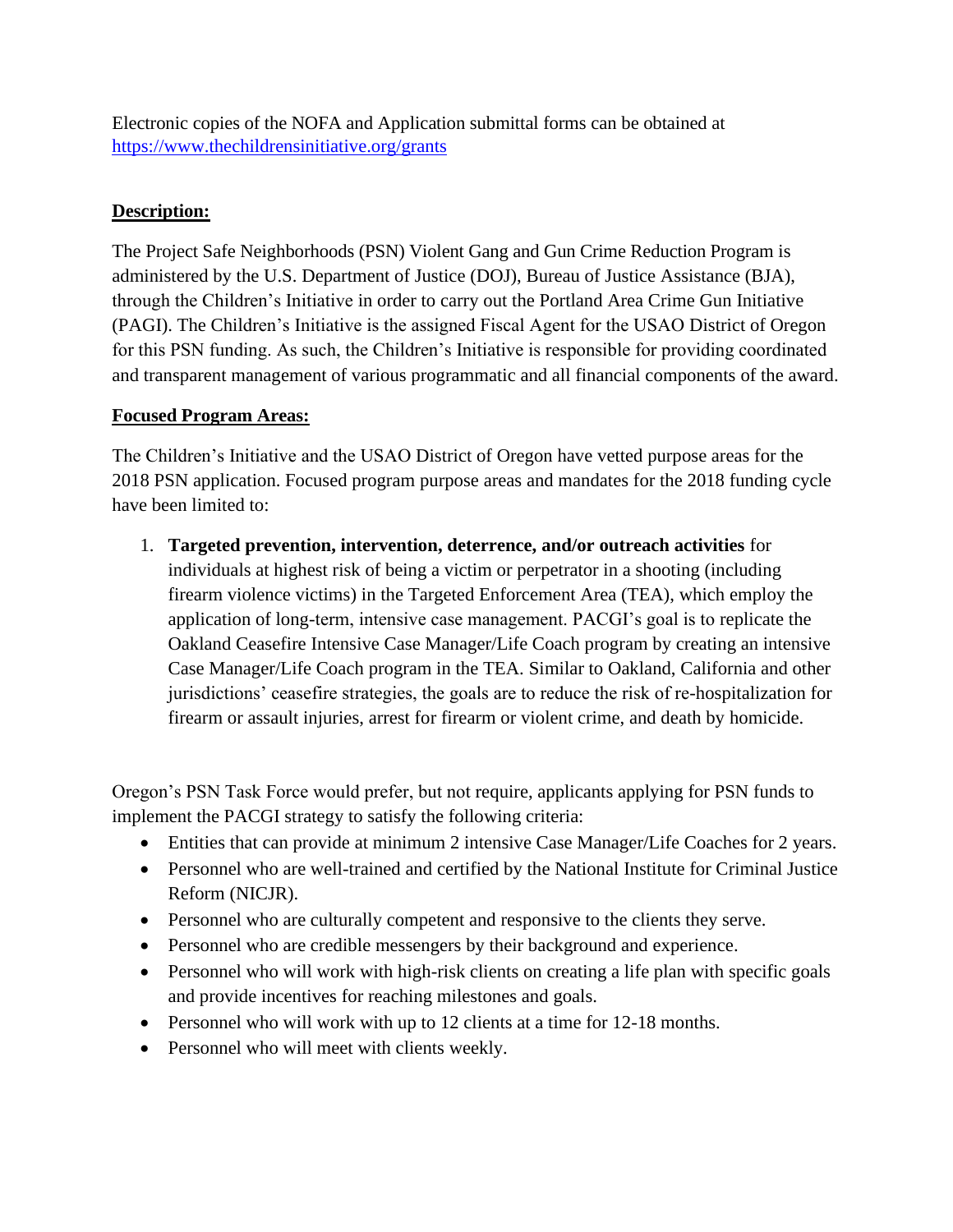- Personnel who receive client referrals from collaborating with the City of Portland's Office of Youth Violence Prevention and Local Public Safety Coordinating Council, and Oregon's PSN Task Force.
- Entities that will work with Oregon's PSN task force and research partner on data and outcomes.

For additional information about Oakland's Ceasefire Intensive Case Manager/Life Coach program, please review the program's description and requirements.

## **Supplanting:**

Grant funds are intended to add to, augment, or supplement, **not replace**, resources already committed to the drug and violent crime control effort.

## **Application Procedure:**

Applicants may visit the Children's Initiative website at

<https://www.thechildrensinitiative.org/grants> or contact Jessica Brown at 858-256-6569 or at [jbrown@theci.rog](mailto:jbrown@theci.rog) to obtain a copy of the Request for Proposal (RFP). All applications are due no later than 5:00 PM May 18, 2020 and shall be submitted in accordance with the procedures outlined within the Request for Proposal (RFP).

# **Award Selection Procedure:**

Upon receipt of the sub-grant applications, the Children's Initiative will determine the quality and validity of each application. Complete applications are then forwarded to the Oregon PSN Task Force for review. The Oregon PSN Task Force will review, rate, and rank each responsive application received based on the following criteria:

- 1. Statement of the Problem and Understanding of the PSN Program Strategy
- 2. Program Design and Implementation
- 3. Capabilities/Competencies
- 4. Plan for Collecting Required Data
- 5. Budget and Detailed Budget Narrative

The PSN Grant Selection Committee will submit their recommendations through to the Children's Initiative for ratification. The final selections will be forwarded to the USAO District of Oregon. The Children's Initiative is required to notify all applicants in writing of the outcome of their application no later than thirty (30) days after the application deadline. A decision to deny funding may not be appealed, but does not prohibit resubmission of a similar proposal in a subsequent year of funding.